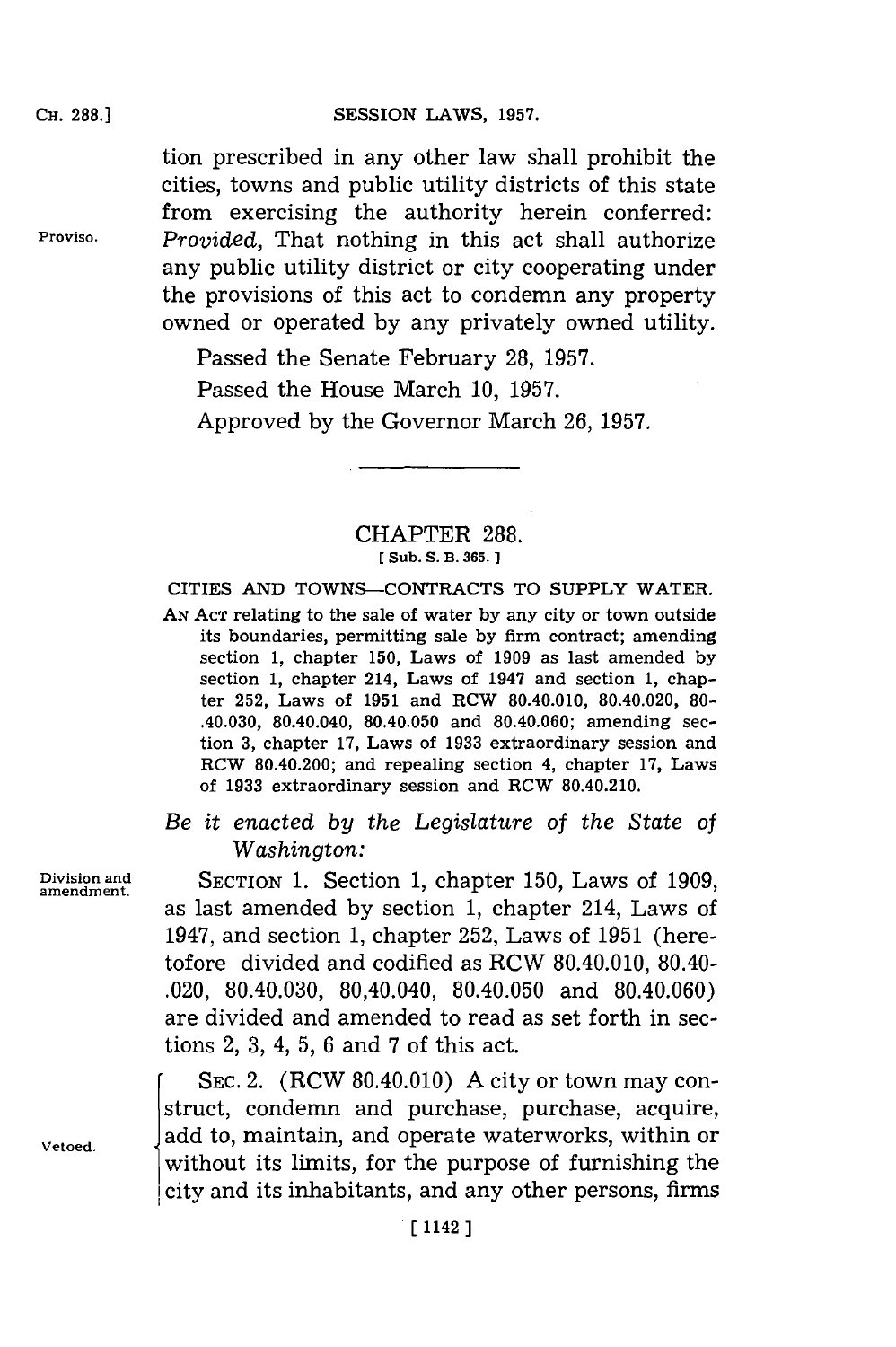or corporations outside its boundaries on firm contract, with an ample supply of water for all purposes, public and private, including water power and other power derived therefrom, with full power to regulate and control the use, distribution, and price thereof: *Provided,* That all water sold **by** a municipal corporation outside its corporate limits shall be sold at such rates as the city shall determine.

For such purposes any city or town may take, condemn and purchase, purchase, acquire, and retain water from any public or navigable lake or watercourse, surface or ground, and, **by** means of aqueducts or pipe lines, conduct it to the city or town; and it may erect and build dams or other works across or at the outlet of any lake or watercourse in this state for the purpose of storing and retaining water therein up to and above high water  $\frac{1}{2}$  vetoed. mark; and for all the purposes of erecting such aqueducts, pipe lines, dams, or waterworks or other necessary structures in storing and retaining water, or for any of the purposes provided for **by** this chapter, the city or town may occupy and use the beds and shores up to the high water mark of any such watercourse or lake, and acquire the right **by** purchase, or **by** condemnation and purchase, or otherwise, to any water, water rights, easements or privileges named in this chapter, or necessary for any of said purposes, and the city or town may acquire **by** purchase or condemnation and purchase any properties or privileges necessary to be had to protect its water supply from pollution. Should private property be necessary for any such purposes or **for** storing water above high water mark, the city or town may condemn and purchase, or purchase and acquire such private property. No such dam or other structure shall impede, obstruct, or in any way interfere with public navigation of the lake or watercourse.

**Note: See also section 2, chapter 209, Laws of 1957.**

[ **1143** ]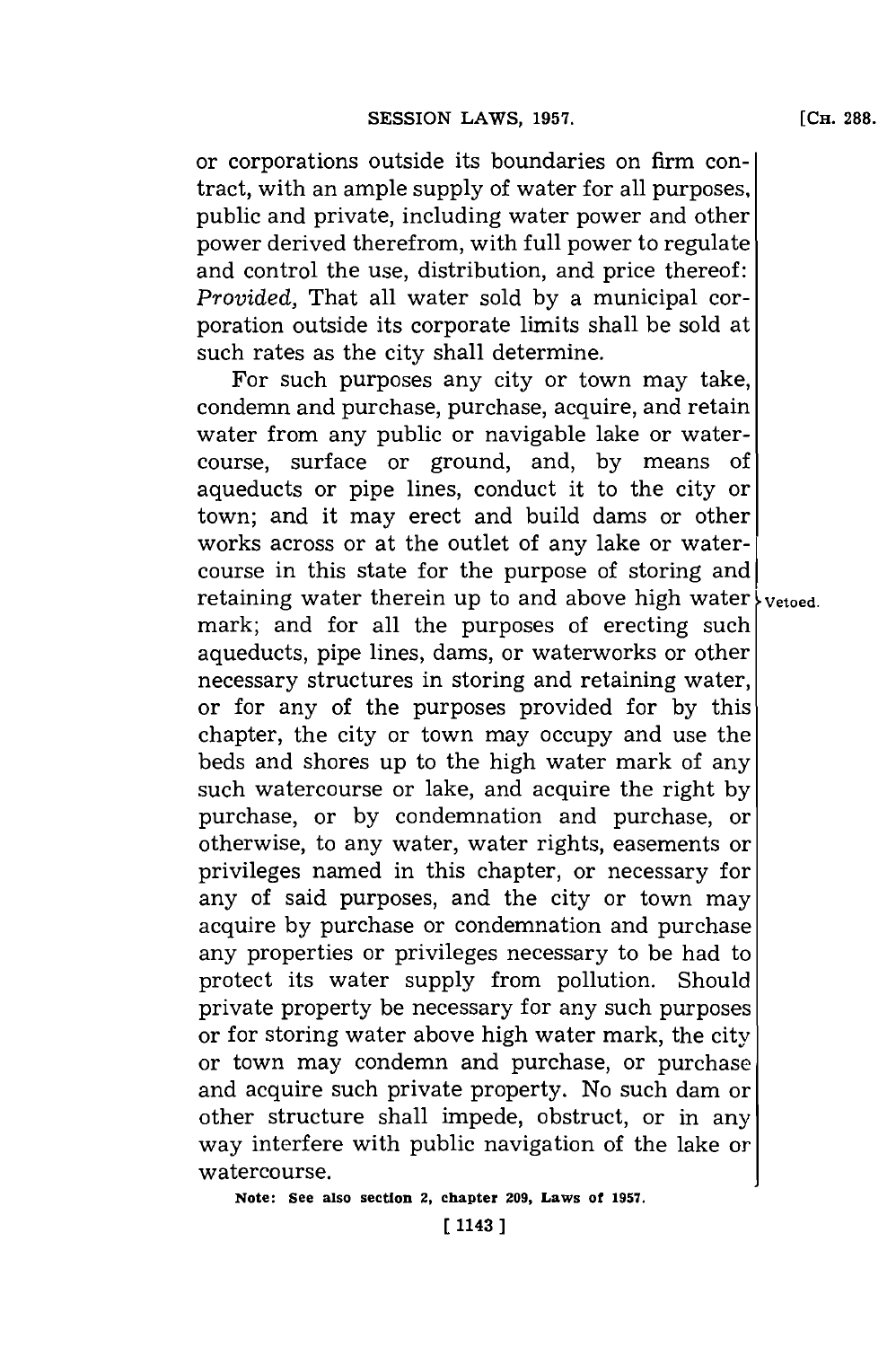#### SESSION LAWS, 1957.

**CH. 288.1**

**encted** SEC. 3. (RCW 80.40.020) A city or town may without amendment. also construct, condemn and purchase, purchase, acquire, add to, maintain, and operate systems of sewerage, and systems and plants for garbage and refuse collection and disposal, with full authority to manage, regulate, operate, and control them, and to fix the price of service thereof, within and without the limits of the city or town.

**Note: See also section 3, chapter 209, Laws of 1957.**

**RCW 80.40.030 SEC. 4.** (RCW 80.40.030) A city or town may also enacted without<br>amendment. construct, condemn and purchase, purchase, acquire, add to, maintain, and operate works, plants and facilities for the preparation and manufacture of all stone or asphalt products or compositions or other materials which may be used in street construction or maintenance, together with the right to use them, and also fix the price of and sell such products for use in the construction of municipal improvements.

**enacted**

**Note: See also section 4, chapter 209, Laws of 1957.**

**RCW 80 .40.040 SEC. 5.** (RCW 80.40.040) **A** city or town may also without construct, acquire, and operate public markets and cold storage plants for the sale and preservation of butter, eggs, meats, fish, fruits, vegetables, and other perishable provisions.

**Note: See also section 5, chapter 209, Laws of 1957.**

**RCW 80.40.050 SEC. 6.** (RCW 80.40.050) **A** city or town may also **without** construct, condemn and purchase, purchase, acquire, **amendment.** add to, maintain, and operate works, plants, facilities for the purpose of furnishing the city or town and its inhabitants, and any other persons, with gas, electricity, and other means of power and facilities for lighting, heating, fuel, and power purposes, public and private, with full authority to regulate and control the use, distribution, and price thereof, together with the right to handle and sell or lease, any meters, lamps, motors, transformers, and equipment or accessories of any kind, necessary and convenient for the use, distribution, and sale thereof; authorized

**enacted**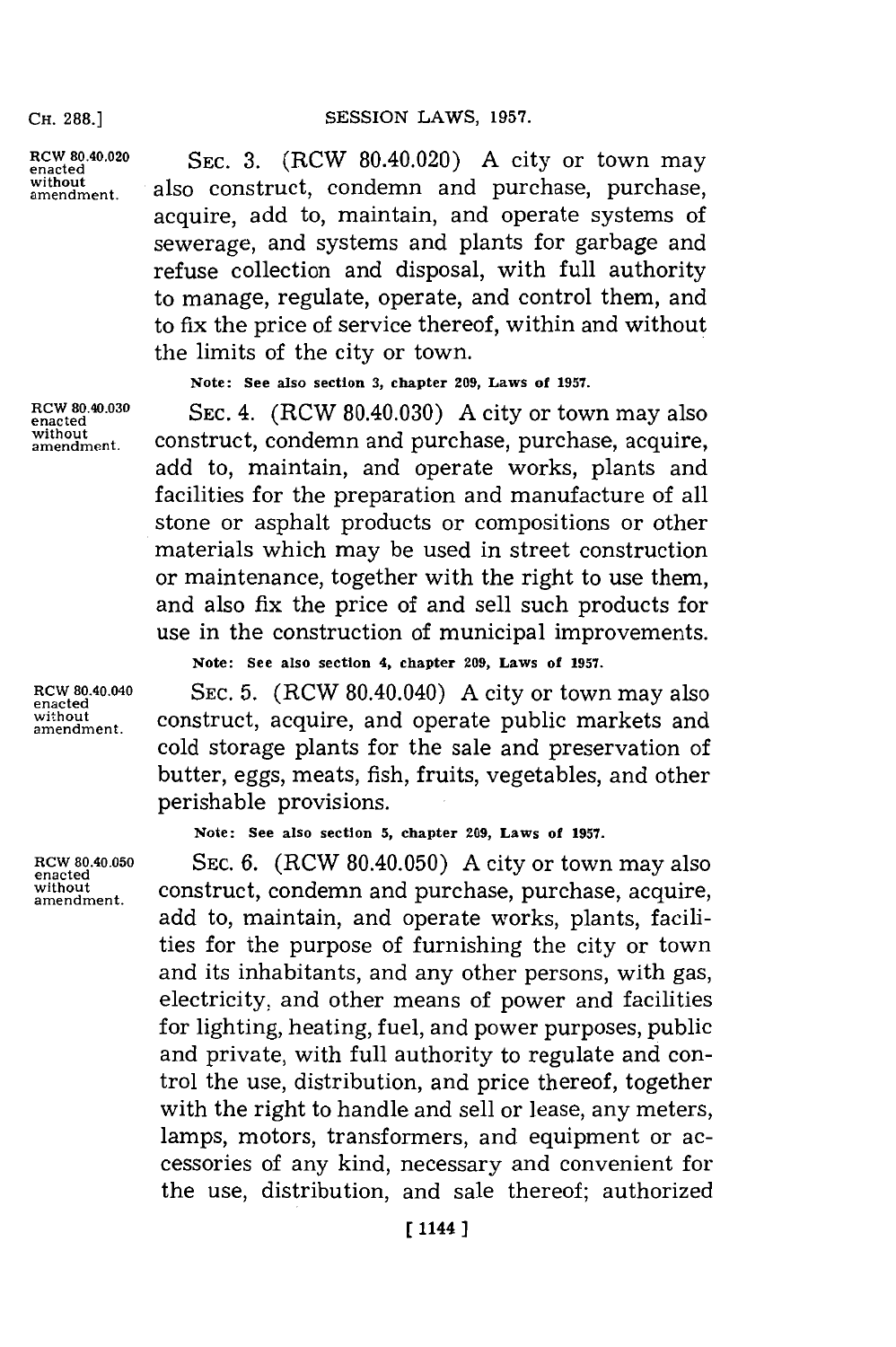the construction of such plant or plants **by** others for the same purpose, and purchase gas, electricity, or power from either within or without the city or town for its own use and for the purpose of selling to its inhabitants and to other persons doing business within the city or town and regulate and control the use and price thereof.

**Note: See also section 6, chapter 209, Laws of 1957.**

SEC. 7. (RCW 80.40.060) A city or town may also **RCW 80.40.060** construct, condemn and purchase, purchase, acquire, without add to, maintain, operate, or lease cable, electric, and other railways, automobiles, motor cars, motor buses, auto trucks, and any and all other forms or methods of transportation of freight or passengers within the corporate limits of the city or town for the transportation of freight and passengers above, upon, or underneath the ground, and fix, alter, regulate, and control the fares and rates to be charged therefor; and without the payment of any license fee or tax, or the filing of a bond with, or the securing of a permit from, the state, or any department thereof, to engage in, carry on, and operate the business of transporting and carrying passengers or freight for hire **by** any method or combination of methods that the legislative authority of any city or town may **by** ordinance provide, with full authority to regulate and control the use and operation of vehicles or other agencies of transportation used for such business.

**Note: See also section 7, chapter 209, Laws of 1957.**

**SEC. 8.** Section **3,** chapter **17,** Laws of **1933** ex- **RCW 80.40.200 amended.** traordinary session and RCW 80.40.200 are each amended to read as follows:

**A** city or town may enter into a firm contract **Municipal** with any outside municipality, community, corpora- **tracts for out-side service.** tion, or person, for furnishing them with water without regard to whether said water shall be considered as surplus or not, all from the municipal waterworks system, fixing the terms upon which the

**[** 1145 J

**[CH. 288.**